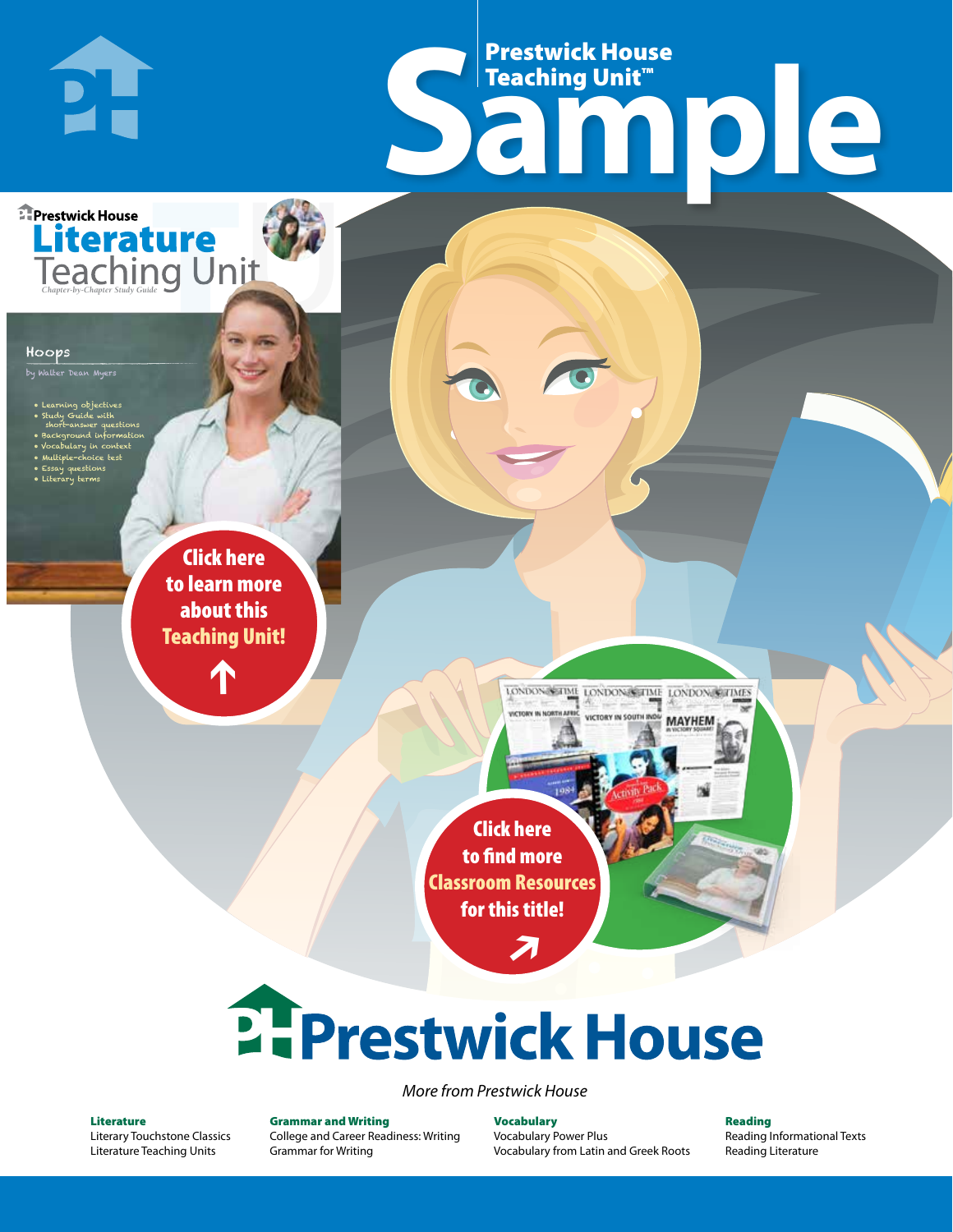

by Walter Dean Myers

- Learning objectives
- Study Guide with short-answer questions
	- Background information
	- Vocabulary in context
		- Multiple-choice test
			- Essay questions
			- Literary terms

# **EFPrestwick House**

**P.O. Box 658, Clayton, DE 19938 www.prestwickhouse.com 800.932.4593**

**ISBN: 978-1-58049-440-3**

**Copyright ©2017 by Prestwick House Inc.**

**All rights reserved. No portion may be reproduced without permission in writing from the publisher.**

**Item No: 300491**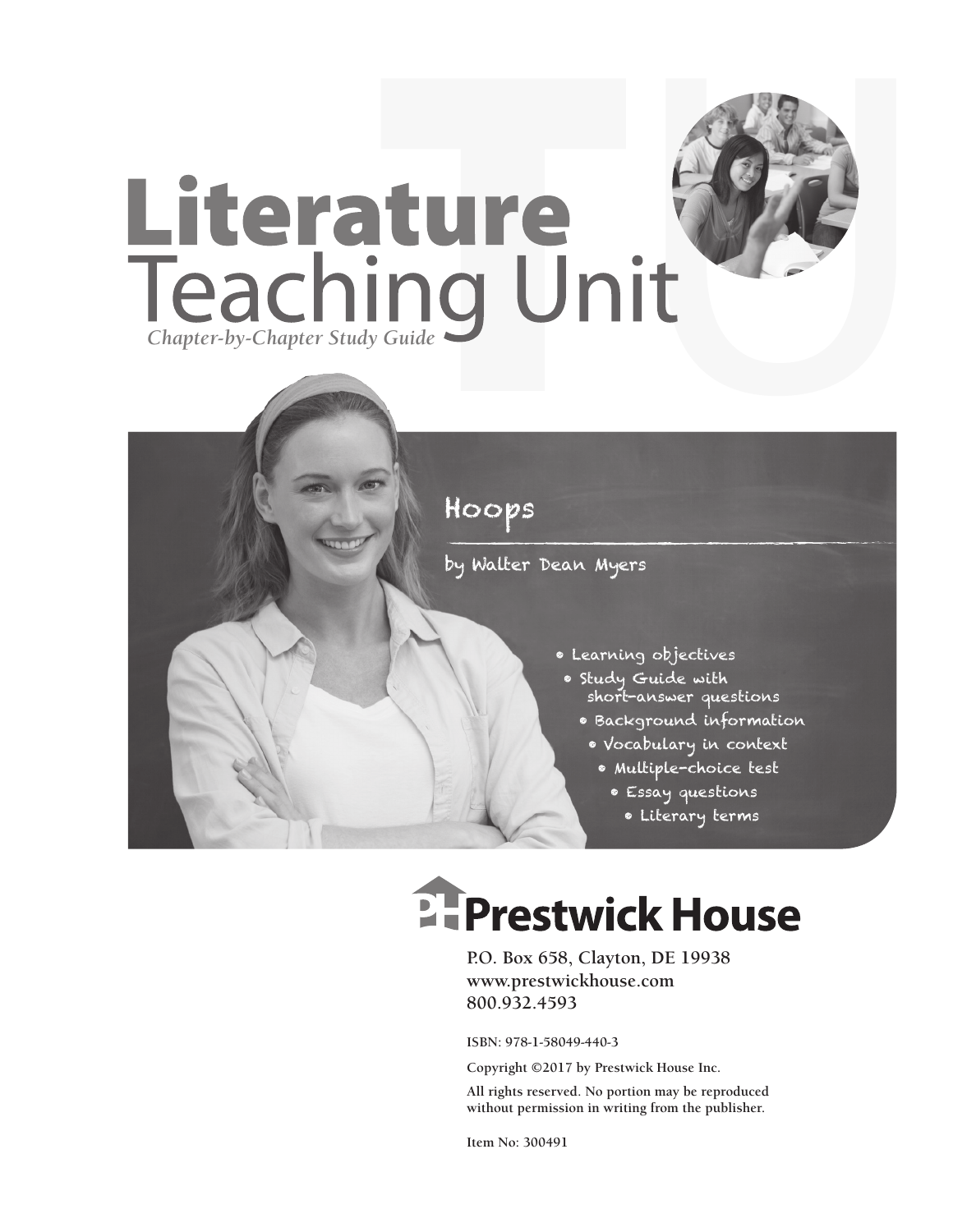#### **Objectives**

*By the end of this Unit, the student will be able to:*

- 1. identify the major conflicts in *Hoops*, list the major antagonists/protagonists, and account for the major actions leading to the resolution.
- 2. trace the development of the relationship between Lonnie and Cal, pointing out how each of them matures, how each struggles for power in the relationship, and what emotional satisfaction each gaines from their time together.
- 3. discuss race relations as portrayed from the perspective of a black youth, including considerations of stratifications within the African-American population and overall black/white relations.
- 4. analyze the varying role of women in *Hoops*, using Lonnie's mother, Mary-Ann, and Aggie as examples.
- 5. discuss the author's use of basketball to achieve the following goals:
	- giving structure to the story
	- adding verisimilitude to the story
	- heightening the tension of the story
- 6. write a character sketch of O'Donnel, the white promoter, showing how he offers black athletes genuine opportunities on the one hand and uses or manipulates them on the other.
- 7. define and cite examples from the text for the following literary terms:
	- irony
	- protagonist
	- tone
	- verisimilitude
- 8. demonstrate an understanding of the difference between round/dynamic and flat/static characters, citing the following as examples:
	- Aggie
	- O'Donnel
	- Cal
	- Tyrone
	- Jo-Jo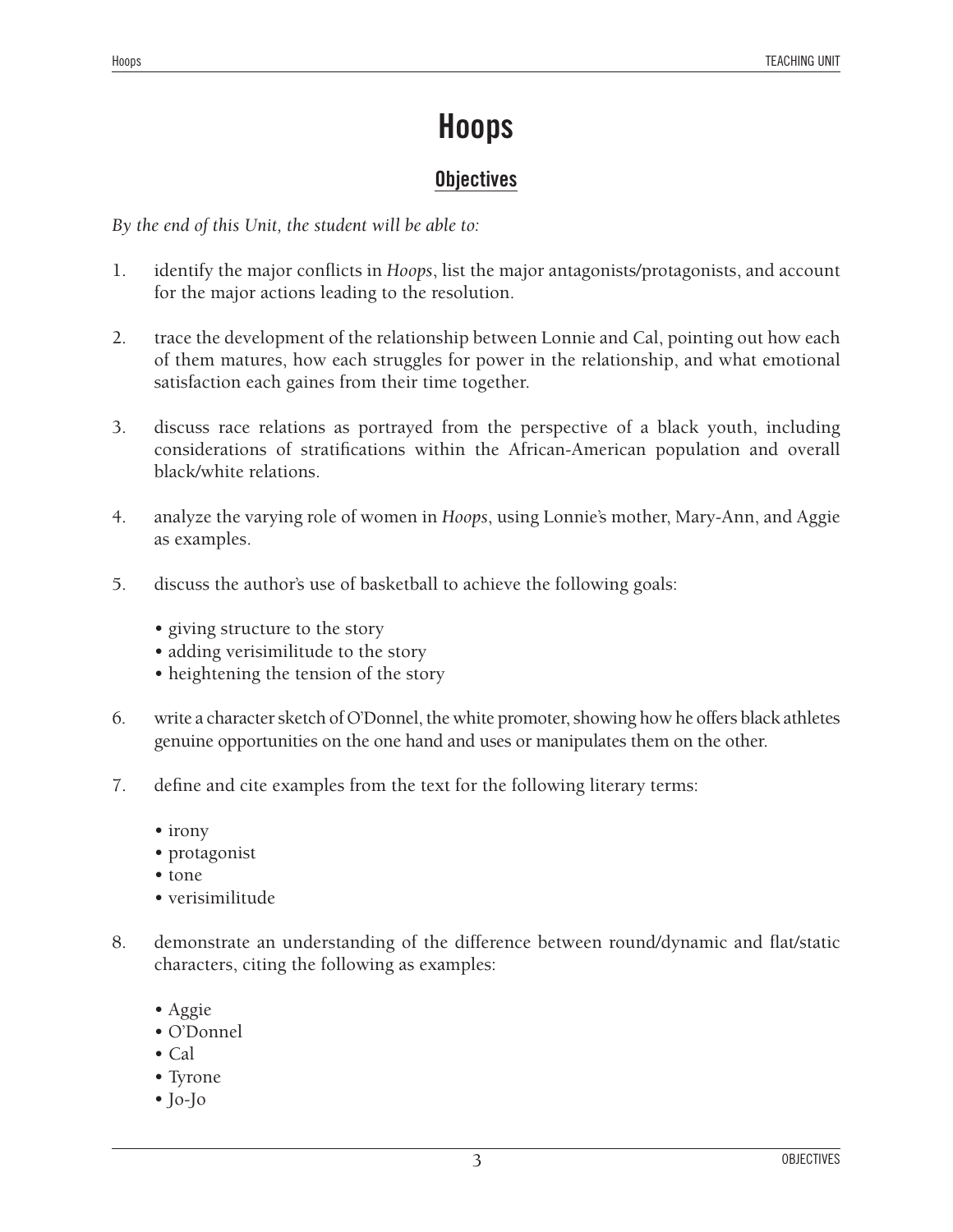## **Questions for Essay and Discussion**

- 1. Develop a character sketch of Lonnie, showing him as an individual reaching for a clear identity and as a symbol of ghetto youth.
- 2. How does the author portray the parents and their influence on their children in this story? Include the parents of Lonnie and Mary-Ann as examples.
- 3. How does the author represent success in the story? Discuss the following as examples of success: Sweet Man Johnson, O'Donnel, Tyrone.
- 4. What are the hallmarks of maturity in the story? Discuss the following characters as showing maturity: Aggie, Lonnie, Mary-Ann.
- 5. What has the author indicated about social conditions in Harlem? Consider how people make a living or fail to do so; what is available for recreational activities, and the overall quality of life of the characters in the novel?
- 6. Many critics believe that male authors create stronger male characters and female authors develop more interesting female characters. Evaluate whether this generalization holds true for the characters of Lonnie and Mary-Ann in this story.
- 7. If you were a book reviewer, how would you assess the novel *Hoops*?
- 8. Discuss the author's use of slang in this book. Does it help you understand the characters in their social setting? Does it distract you from the action? Does it make the story more or less believable?
- 9. If you worked in a book store, what kind of customer do you think would enjoy this book?
- 10. How do you think the characters are affected by the availability of alcohol and drugs in this story?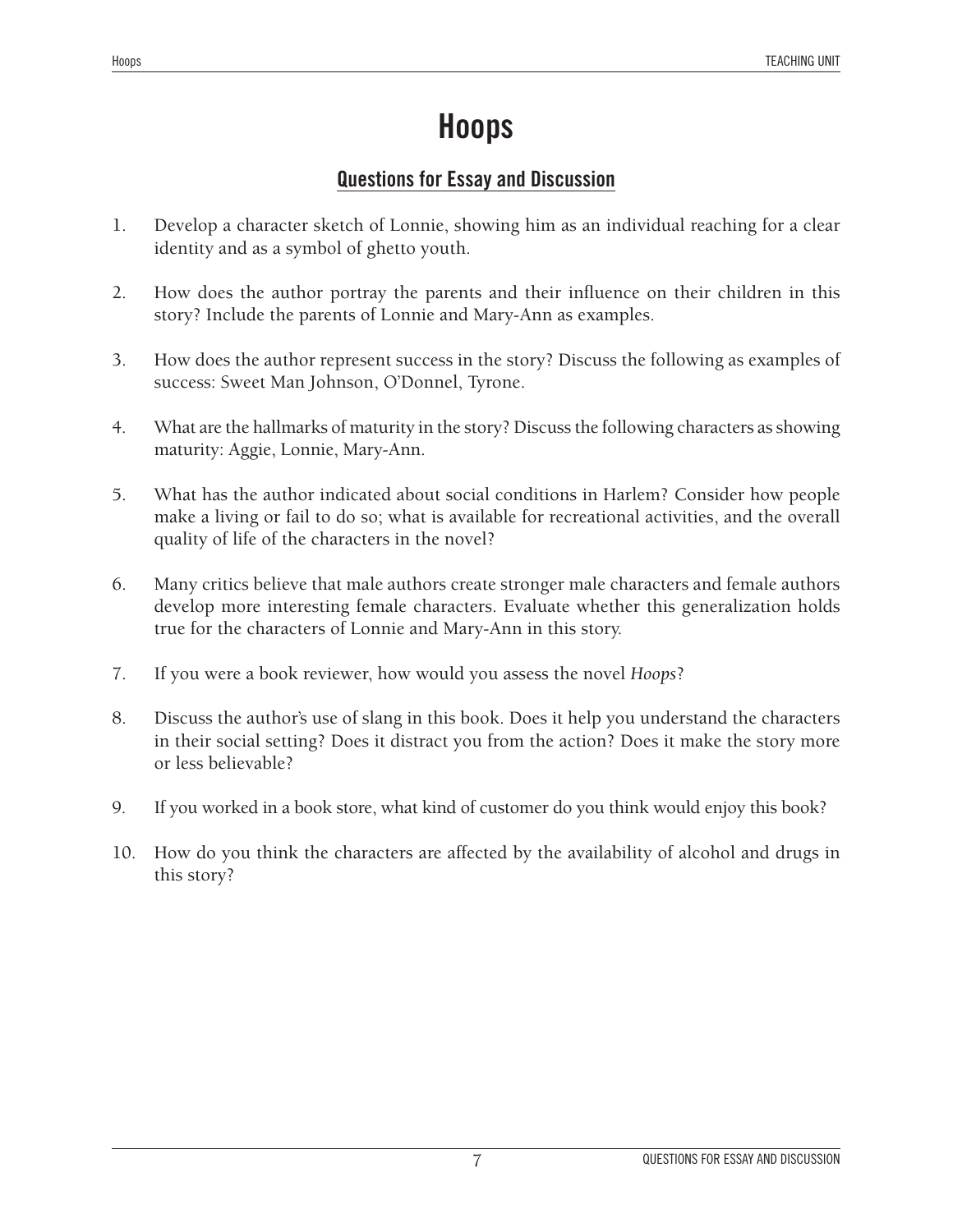#### **Chapter 1**

**Vocabulary** 

**get over** – advance, get an opportunity **jiving** – kidding, teasing **key** – painted area on a basketball court; beyond the key baskets are worth 3 points **turnaround jumper** – a basketball shot **wino** – drunk

1. In the second paragraph of the story, the father says, "Then after a while you gonna start dreaming of this and that,…" What is the significance of the word "gonna"?

2. What is the narrator's home situation? What clues do you see in these early passages about the narrator's gender and economic situation?

3. How does the author use language to give early clues that this is the story of an African-American youth? How are people other than African-Americans identified?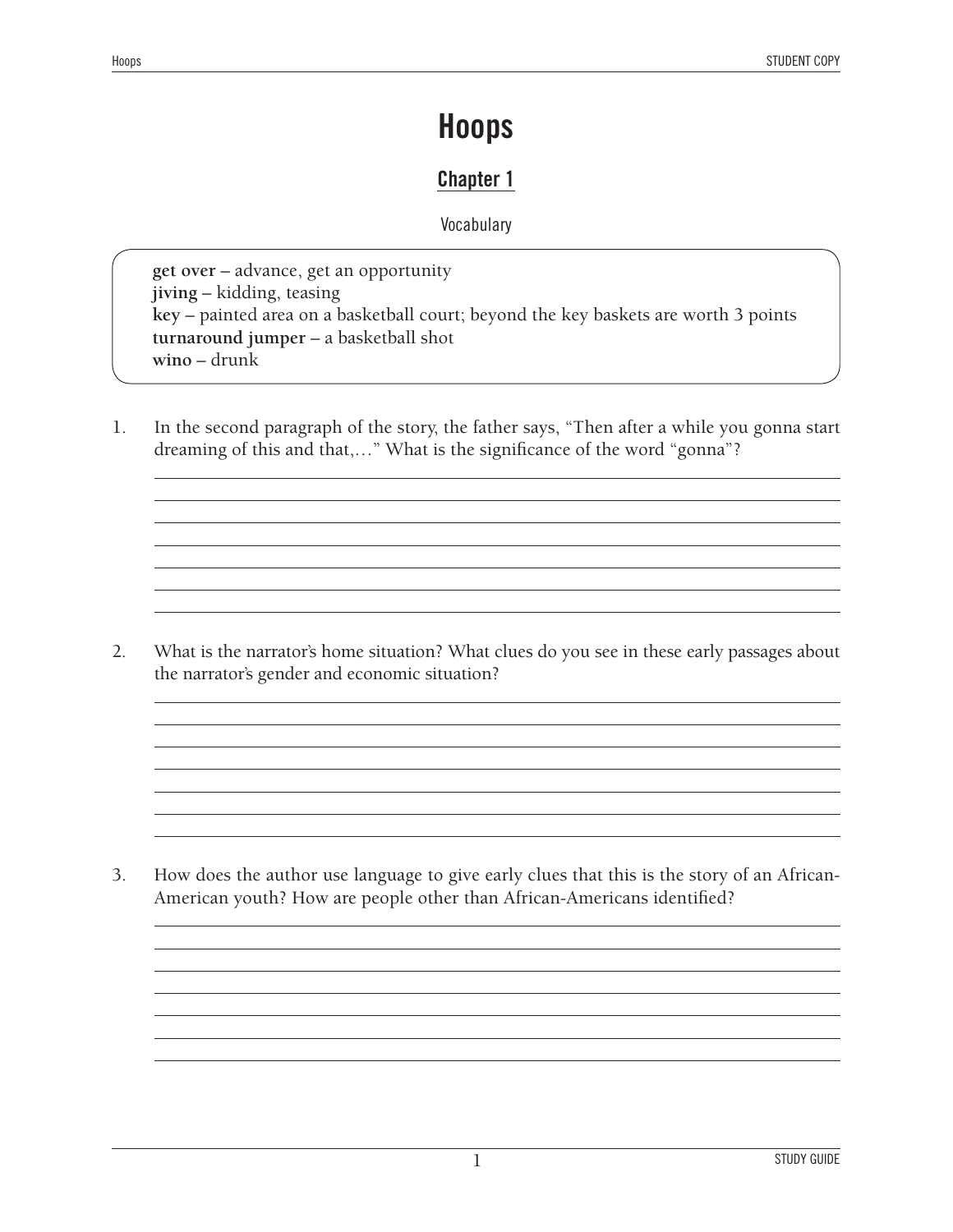#### **Chapter 3**

#### **Vocabulary**

**Alvin Ailey dancers** – a well-respected modern dance troupe **deuce** – a two-point shot in basketball; a basket **jam** – jamming the ball into the basket **NIT** – National Invitational Tournament, a major college basketball tournament **scrubs** – the second-string players **shaver** – a person who manipulates the score of a game by shaving points **spread** – the difference between the scores of two teams, as forecast by professional gamblers

- 1. What is happening when Lonnie says, "Everybody had dug how Cal had been on my case. I'd do something the same way that everybody else did it, but he would find something wrong with it"?
- 2. What do you expect when Lonnie says, "I didn't give him a lot of static…even if he was wrong in some of the things he was putting down"?
- 3. Lonnie says that when he practices alone with Cal, "…I sensed that we were going through a manhood thing." What does this mean?
- 4. What does Cal mean when he says Lonnie is his "cover"?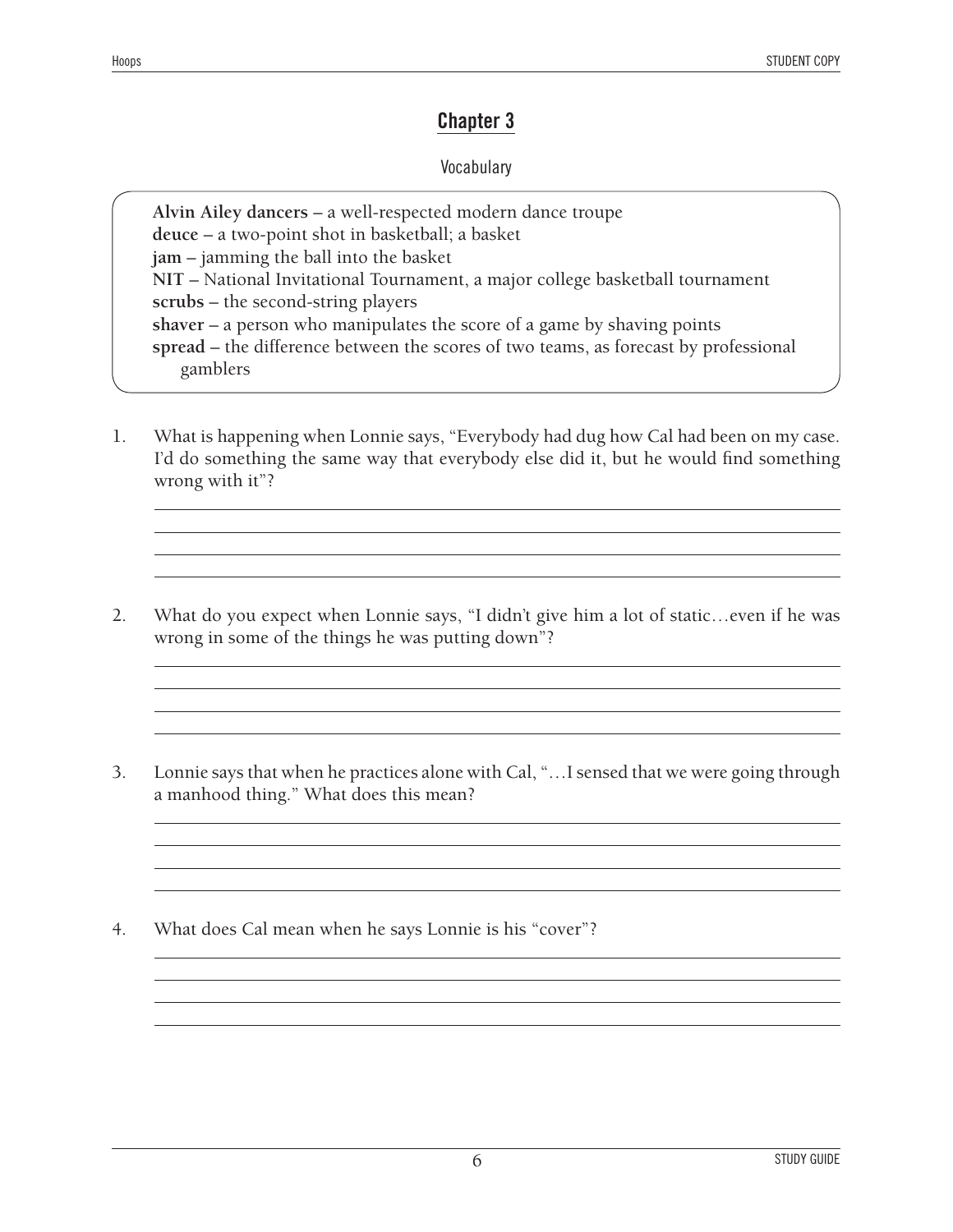#### **Chapter 7**

#### **Vocabulary**

**boards** – backboard **bounds** – rebounds **box out** – establish a position between the opponent and the basket while the shot is in the air; this is intended to block the opponent from rebounding **Forty-deuce** –  $42<sup>nd</sup>$  Street, which is part of the theater district in New York **high post** – a spot outside the lane and in front of the basket **J** – a dunk, or a shot that does not hit the backboard, made famous by Dr. J (Julius Erving) **low post** – a spot outside the lane and toward the side of the court **picks** – screens set up for the player with the ball **post** – the area outside the lane near the basket **stuffed** – stuff the ball into the basket from above **T** – technical foul, called at the referee's discretion

- 1. Describe the scene when Cal and Lonnie visit O'Donnel. What change does Cal make in his use of language when he is with O'Donnel, and what does this show?
- 2. What does Cal explain to Lonnie after they leave O'Donnel's office?
- 3. Why does the author refer to the promoter only by his last name, not as "Mr." O'Donnel?
- 4. Why does Cal take Lonnie to the meeting?